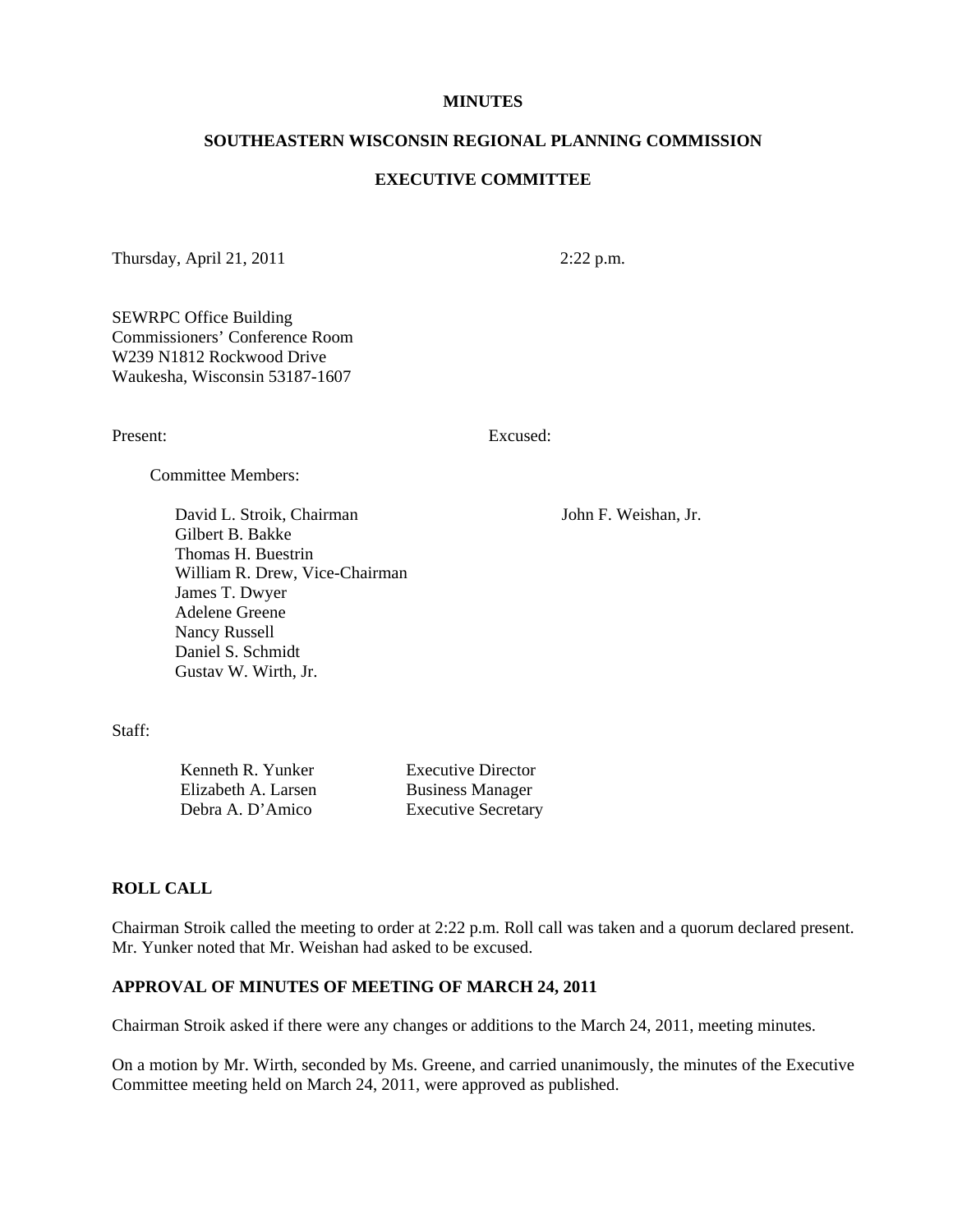# -2- (Executive Committee) April 21, 2011

# **ADMINISTRATIVE COMMITTEE REPORT, MR. STROIK REPORTING**

Ms. Greene reported that the Administrative Committee, at its meeting held just before the Executive Committee meeting, had taken the following actions:

- 1. Reviewed and approved disbursements for two financial periods: Year 2011 Nos. 7 and 8 extending over the period March 14, to April 10, 2011.
- 2. Reviewed and approved the Statement of Projected Revenues and Expenditures for the period ending April 10, 2011.

There being no questions or comments, on a motion by Ms. Greene, seconded by Mr. Schmidt, and carried unanimously, the Administrative Committee report was approved.

## **REPORT ON CONTRACTS**

Chairman Stroik asked Ms. Larsen to review proposed contracts and agreements, noting that the Committee members had received a table listing two contracts prior to the meeting. Ms. Larsen then briefly reviewed the two contracts with the Committee.

There being no questions or discussion, on a motion by Ms. Russell, seconded by Mr. Wirth, and carried unanimously, the report relative to the contracts was accepted and placed on file (copy of report attached to Official Minutes).

## **WORK PROGRAM REPORTS**

Mr. Yunker reviewed a table entitled *"Work Program Progress Report."* He noted that the Report shows the progress of key regional as well as local efforts under each division's section of the report. He then distributed the March 31, 2011, News Release *"Regional Travel Surveys to be Conducted in 2011 and 2012"* which describes the household and external travel Survey that began in April and will continue through 2012. (copy of report and news release attached to Official Minutes).

# **CONSIDERATION OF AMENDMENT TO THE 2011-2014 REGIONAL TRANSPORTATION IMPROVEMENT PROGRAM**

Mr. Yunker presented Resolution 2011-04, amending the 2011-2014 Regional Transportation Improvement Program (TIP). He indicated that there are 8 new projects in total, the bulk of them (7 projects) being rehabilitation and replacement of bridges throughout Milwaukee County, with one corridor study project for Washington County.

He then stated that these TIP amendments have been reviewed and approved by the Commission TIP Advisory Committee for the Milwaukee urbanized area. He also noted that the Commission staff reviews each project to ensure that the TIP amendments are consistent with the regional plan.

There being no inquiries or comments, on a motion by Mr. Schmidt to approve Resolution No. 2011-04, seconded by Mr. Wirth, and carried unanimously by a vote of 9 ayes and 0 nays, Resolution 2011-04 was approved (copy of Resolution 2011-04 attached to Official Minutes).